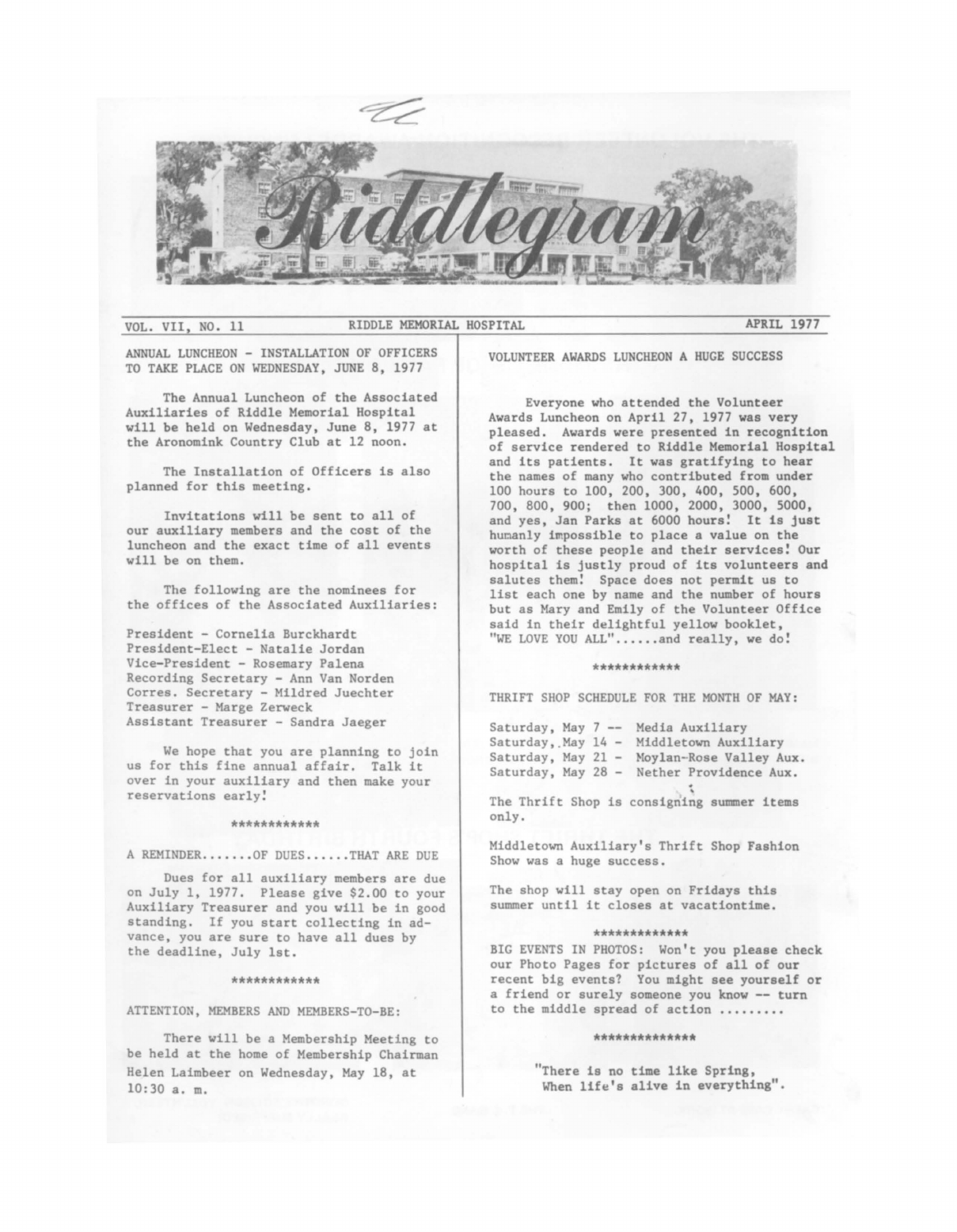### **THE VOLUNTEER RECOGNITION AWARDS LUNCHEON**







**THE THRIFT SHOP FASHION SHOW** 



MAMIE STONE AND HER GRAND• NIECE, ALISON STONE.



WALTER AND JERRY MARA, VOCALISTS, SINGING "EASTER PARADE"



BRIDE JAYNE SCHNIEDER ON ARM OF FATHER, WALTER MclNTIRE IN FINALE.

# **THE THRIFT SHOP'S FOURTH BIRTHDAY**









CATHY CASE AT WORK. THE T. S. GANG DOROTHY ROLISON, VOLUNTEER, **REALLY SURPRISED!**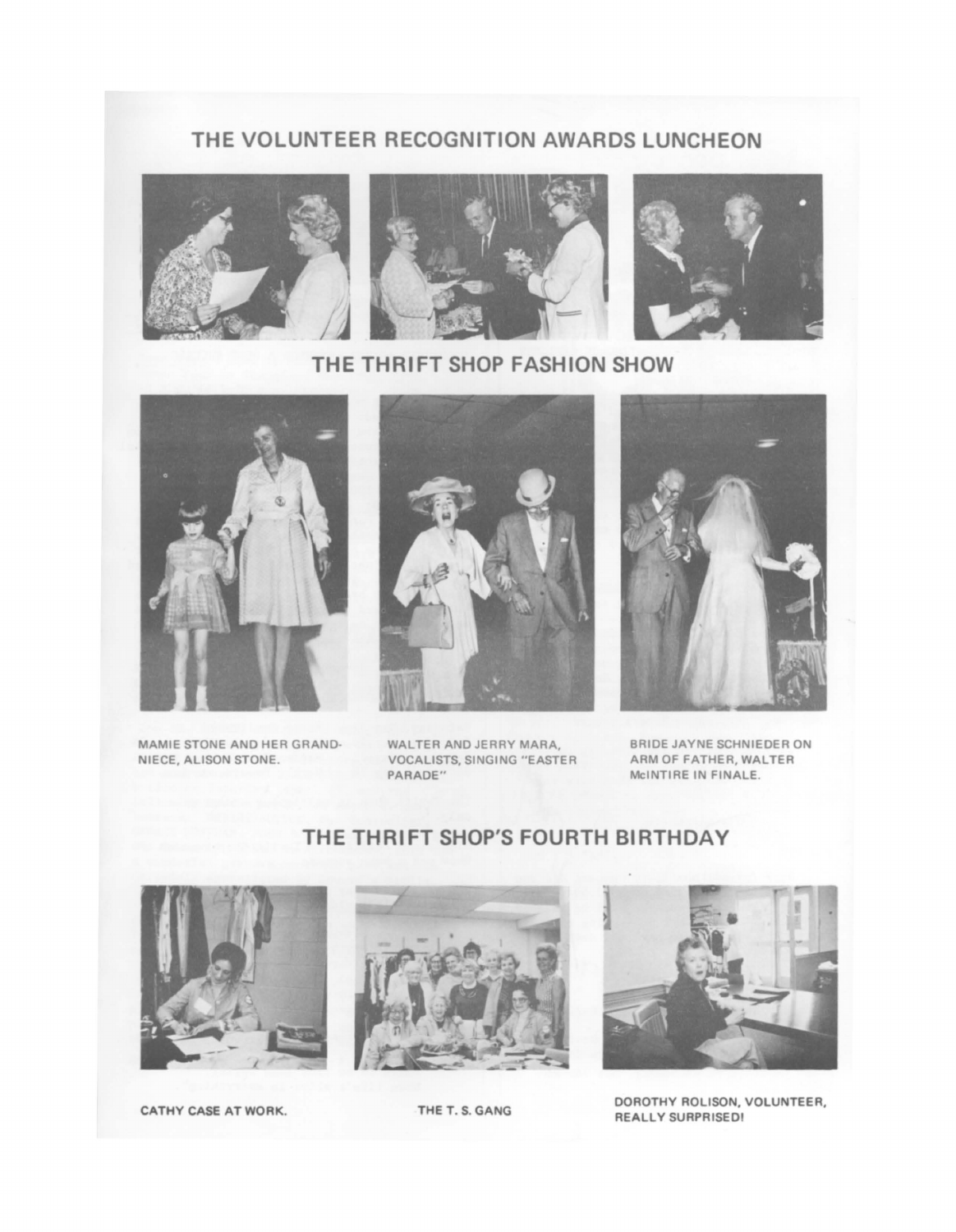## **DOCTORS' DAY MARCH 29, 1977**



(I. to r.) MRS. SAM ROLISON, CHAIRMAN, WITH DR. RICHARD BEKER AND MRS. GEORGE BURCKHARDT, PRESIDENT, ASSOCIATED AUXS.

## **A TOAST TO THE MAN O' WAR BALL**



(I. tor.) MR. DONALD LAUGHLIN, PRESIDENT, RMH, MRS. WILLIAM J. CAMPBELL, BALL CHAIRMAN, AND DR. ROBERT BROD, PRESIDENT RMH MEDICAL STAFF.

## **AT THE SUPER GALA THE MAN O' WAR CHARITY BALL**